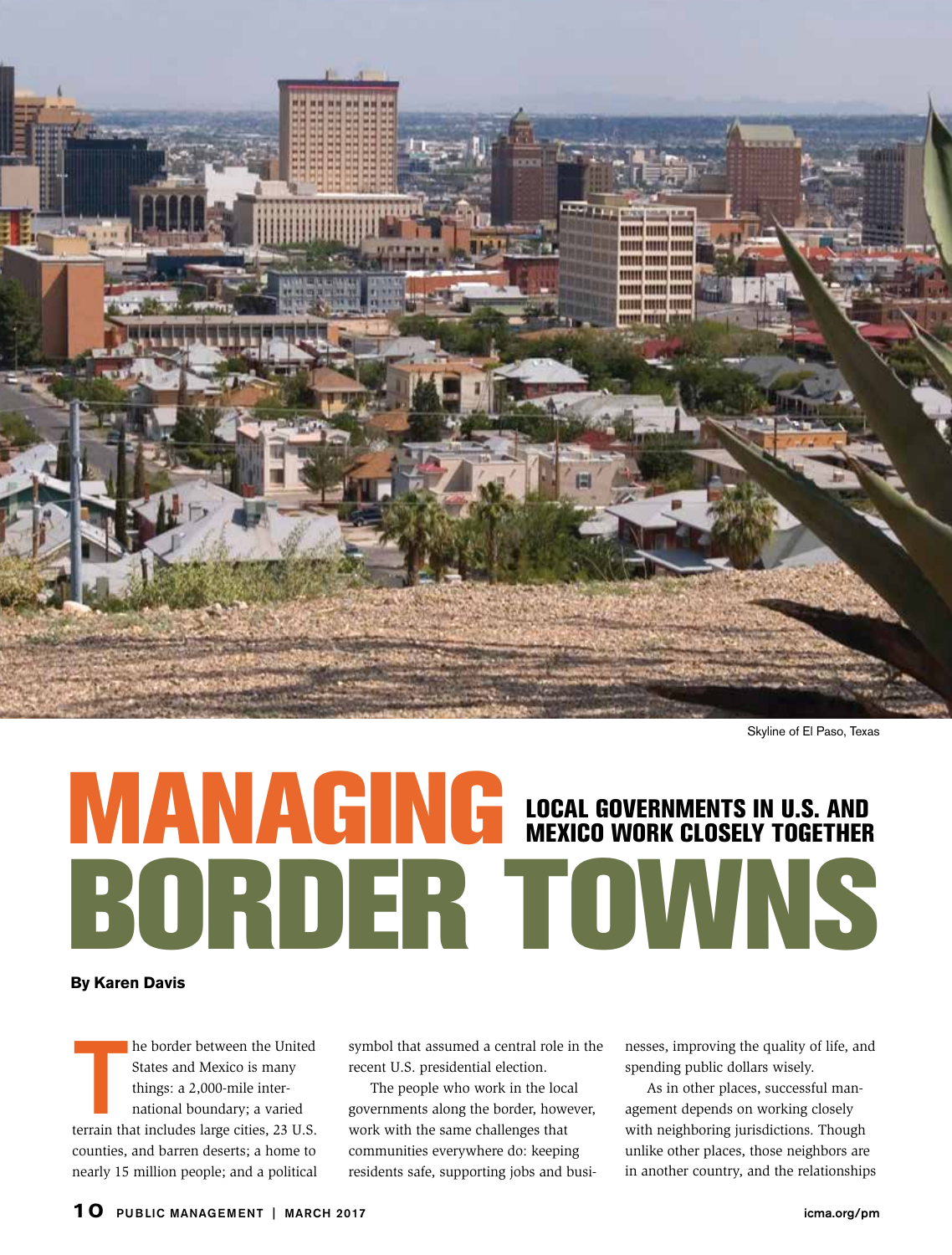can be deeply affected by international trade deals and national politics.

Things are likely to change even more rapidly in the coming years in the cities, towns, and counties that line the border. With both free trade and border security at the heart of President Donald Trump's campaign, some changes along the border seem likely, though the details remain to be seen as this is written.

At the same time, the border communities on both sides are growing faster than the states and countries they're located in, and the managers of those communities will need to grapple with a population that's projected to double by 2045.

In short, it's both a challenging and exciting time to be a local government manager along the border.

## Cross-Border Cooperation

Brownsville, Texas, and its Mexican sister city, Matamoros, just across the border, provide an example of how crossborder communities can work together. The region has a combined population of some 1.4 million people, with the majority living on the Mexican side.

While the two already collaborate on issues facing the region, they've recently embarked on a project that would unite the two cities even further, while promoting public health, reducing traffic, and curbing pollution.

Mauricio Ibarra, the planning director for Matamoros who lives in Brownsville, was inspired by the recent opening of Brownsville's linear park, which includes an eight-mile bike path along an abandoned rail line that anchors a museum corridor.

The same abandoned line runs through Matamoros, and Ibarra approached Brownsville officials with the idea of extending the bike path and the cultural district into the Mexican side of the metropolitan area. Residents from both countries would be able to use the path for recreation, and it would also eliminate idling cars waiting to cross at the border.

"This is an example of wanting



Artist rendition of a proposed bike trail that would link the border cities of Matamoros, Mexico, and Brownsville, Texas, which sit across from each other.

to work together because we both have something to gain," says Ruth Osuna, whom Ibarra worked with in her position as Brownsville assistant city manager. (Osuna is now assistant city manager, Oxnard, California.)

"It's complex, because it's two different countries and two different government structures," she continues, "but it's in our best interest to work together to promote sustainability, public health, tourism, and public safety."

There are plenty of hurdles that remain in the bike path plan, but it touches on priorities that unite crossborder communities from San Diego and San Ysidro in the west, all the way to the Gulf of Mexico.

Economic development. From trade to tourism, the economies of border communities are closely tied together. On a grand scale, most of the \$1 billion a day in trade between the two countries passes across the land border, which means the goods make their way through the border cities.

When a national entertainment venue or a retail store considers opening a location in, say, El Paso, Texas, the company also looks at the demographics from the Mexican city of Juarez, knowing residents cross the border regularly to shop and dine.

A significant number of people work in one country and live in another, crossing the border every day to go to work, so cities on both sides benefit from new jobs created along the border, even if those jobs are in the other country.

Public health. Such illnesses and threats to public health as viruses don't respect international boundaries and respond to population migration, so officials along the border must coordinate efforts to halt the spread of disease.

In response to the threat of the Zika virus, local officials worked with the U.S. Environmental Protection Agency to chart mosquito breeding and combat the spread of the virus.

The border is also a microcosm of the future of chronic disease, with diabetes and other complications of obesity more prevalent there than in many other regions of the United States. Officials are responding by promoting active transportation and built environments that encourage walking.

"If you can't tackle it here," says Claudia Lujan, assistant human resources director for El Paso, Texas, "you're going to lose control of it nationally."

The environment. Like disease, water contamination and pollution don't respect international boundaries. Cars